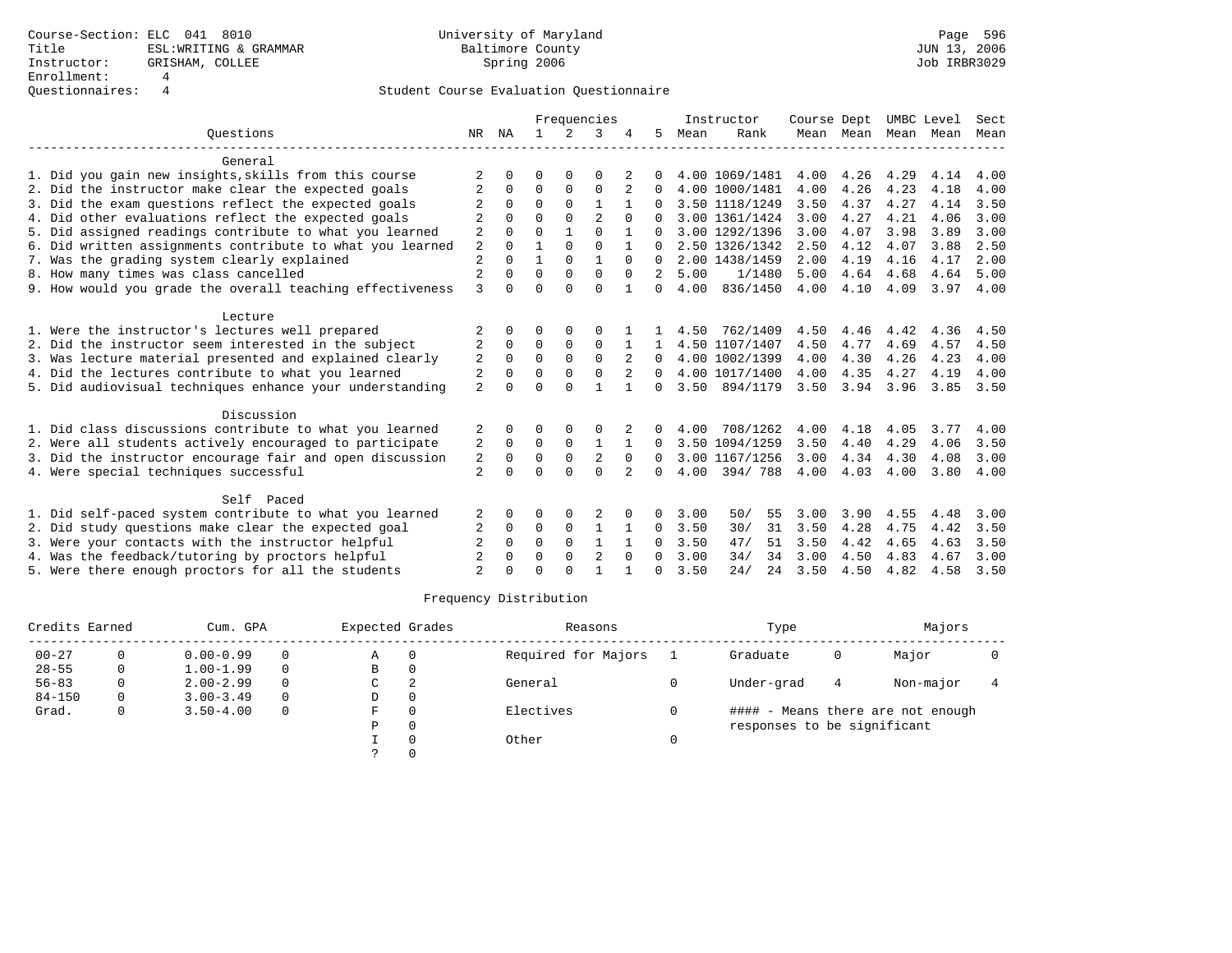|                                                           |             |          |              |          | Frequencies |          |                |      | Instructor     | Course Dept |      | UMBC Level |      | Sect |
|-----------------------------------------------------------|-------------|----------|--------------|----------|-------------|----------|----------------|------|----------------|-------------|------|------------|------|------|
| Ouestions                                                 | NR.         | ΝA       |              |          | 3           | 4        | 5.             | Mean | Rank           | Mean        | Mean | Mean       | Mean | Mean |
| General                                                   |             |          |              |          |             |          |                |      |                |             |      |            |      |      |
| 1. Did you gain new insights, skills from this course     |             | 0        | 0            |          |             |          |                |      | 4.00 1069/1481 | 4.00        | 4.26 | 4.29       | 4.14 | 4.00 |
| 2. Did the instructor make clear the expected goals       | O           | $\Omega$ | $\Omega$     | $\Omega$ |             |          |                |      | 3.75 1205/1481 | 3.75        | 4.26 | 4.23       | 4.18 | 3.75 |
| 3. Did the exam questions reflect the expected goals      |             | $\Omega$ | $\Omega$     |          |             | $\Omega$ |                |      | 3.75 1046/1249 | 3.75        | 4.37 | 4.27       | 4.14 | 3.75 |
| 4. Did other evaluations reflect the expected goals       | $\Omega$    | $\Omega$ | $\Omega$     | $\Omega$ |             |          |                | 4.00 | 959/1424       | 4.00        | 4.27 | 4.21       | 4.06 | 4.00 |
| 5. Did assigned readings contribute to what you learned   | 0           |          |              |          | 0           |          |                | 4.50 | 297/1396       | 4.50        | 4.07 | 3.98       | 3.89 | 4.50 |
| 6. Did written assignments contribute to what you learned | $\mathbf 0$ | $\Omega$ |              |          |             |          | 2              | 4.25 | 542/1342       | 4.25        | 4.12 | 4.07       | 3.88 | 4.25 |
| 7. Was the grading system clearly explained               | $\mathbf 0$ |          | $\Omega$     | $\Omega$ | $\cap$      |          |                | 4.50 | 460/1459       | 4.50        | 4.19 | 4.16       | 4.17 | 4.50 |
| 8. How many times was class cancelled                     | $\Omega$    | $\Omega$ | $\Omega$     | $\Omega$ | $\Omega$    | $\Omega$ | $\overline{4}$ | 5.00 | 1/1480         | 5.00        | 4.64 | 4.68       | 4.64 | 5.00 |
| 9. How would you grade the overall teaching effectiveness |             |          | U            | $\cap$   |             |          | 2              | 4.33 | 546/1450       | 4.33        | 4.10 | 4.09       | 3.97 | 4.33 |
|                                                           |             |          |              |          |             |          |                |      |                |             |      |            |      |      |
| Lecture                                                   |             |          |              |          |             |          |                |      |                |             |      |            |      |      |
| 1. Were the instructor's lectures well prepared           |             |          |              |          |             |          |                | 4.75 | 417/1409       | 4.75        | 4.46 | 4.42       | 4.36 | 4.75 |
| 2. Did the instructor seem interested in the subject      | 0           | $\Omega$ | $\Omega$     | $\Omega$ | $\Omega$    | 3        |                |      | 4.25 1257/1407 | 4.25        | 4.77 | 4.69       | 4.57 | 4.25 |
| 3. Was lecture material presented and explained clearly   | $\mathbf 0$ | $\Omega$ | $\Omega$     | $\Omega$ | $\Omega$    |          |                | 4.50 | 567/1399       | 4.50        | 4.30 | 4.26       | 4.23 | 4.50 |
| 4. Did the lectures contribute to what you learned        | 0           | $\Omega$ | $\Omega$     | $\Omega$ | $\Omega$    |          |                | 4.25 | 867/1400       | 4.25        | 4.35 | 4.27       | 4.19 | 4.25 |
| 5. Did audiovisual techniques enhance your understanding  | $\Omega$    |          |              |          |             |          |                | 4.25 | 442/1179       | 4.25        | 3.94 | 3.96       | 3.85 | 4.25 |
|                                                           |             |          |              |          |             |          |                |      |                |             |      |            |      |      |
| Discussion                                                |             |          |              |          |             |          |                |      |                |             |      |            |      |      |
| 1. Did class discussions contribute to what you learned   | $\Omega$    | $\Omega$ |              | $\Omega$ | $\Omega$    |          |                | 4.75 | 205/1262       | 4.75        | 4.18 | 4.05       | 3.77 | 4.75 |
| 2. Were all students actively encouraged to participate   | 0           | $\Omega$ | $\Omega$     | $\Omega$ |             |          |                | 4.25 | 783/1259       | 4.25        | 4.40 | 4.29       | 4.06 | 4.25 |
| 3. Did the instructor encourage fair and open discussion  | 0           | $\Omega$ | <sup>n</sup> |          | $\Omega$    |          |                | 4.00 | 901/1256       | 4.00        | 4.34 | 4.30       | 4.08 | 4.00 |
| 4. Were special techniques successful                     | $\mathbf 0$ |          |              |          |             |          |                | 3.50 | 604/788        | 3.50        | 4.03 | 4.00       | 3.80 | 3.50 |

| Credits Earned |   | Cum. GPA      |   | Expected Grades |          | Reasons             |        | Type                        |   | Majors                            |  |
|----------------|---|---------------|---|-----------------|----------|---------------------|--------|-----------------------------|---|-----------------------------------|--|
| $00 - 27$      |   | $0.00 - 0.99$ |   | Α               |          | Required for Majors |        | Graduate                    | 0 | Major                             |  |
| $28 - 55$      |   | $1.00 - 1.99$ |   | В               |          |                     |        |                             |   |                                   |  |
| $56 - 83$      | 0 | $2.00 - 2.99$ | 0 | $\sim$<br>◡     | $\Omega$ | General             |        | Under-grad                  | 4 | Non-major                         |  |
| $84 - 150$     | 0 | $3.00 - 3.49$ |   | D               | 0        |                     |        |                             |   |                                   |  |
| Grad.          | 0 | $3.50 - 4.00$ |   | F               | 0        | Electives           |        |                             |   | #### - Means there are not enough |  |
|                |   |               |   | Ρ               | 0        |                     |        | responses to be significant |   |                                   |  |
|                |   |               |   |                 | 0        | Other               | $\sim$ |                             |   |                                   |  |
|                |   |               |   | C.              |          |                     |        |                             |   |                                   |  |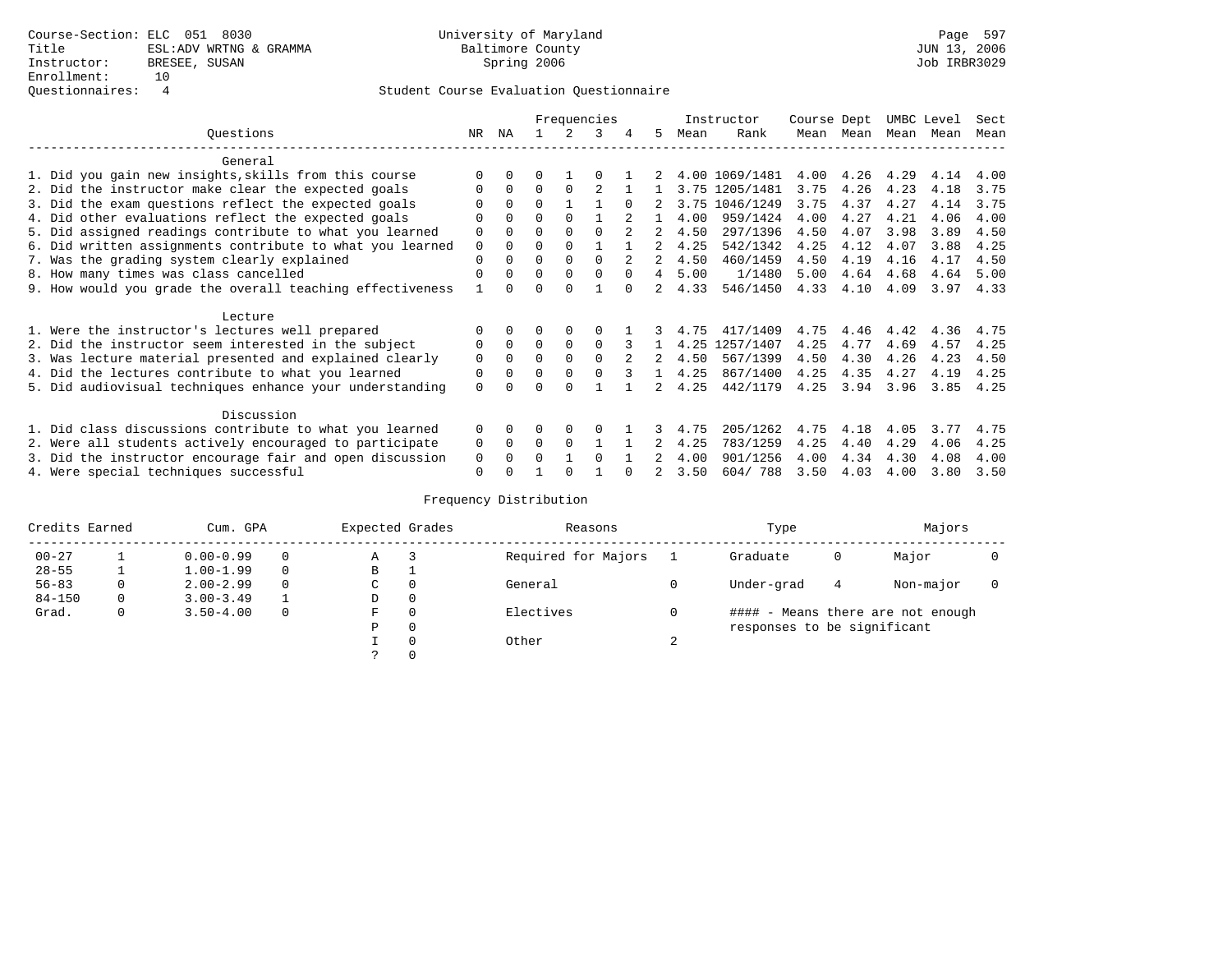|                                                           |             |          |          |          | Frequencies    |          |               |      | Instructor | Course Dept |      | UMBC Level |      | Sect |
|-----------------------------------------------------------|-------------|----------|----------|----------|----------------|----------|---------------|------|------------|-------------|------|------------|------|------|
| Ouestions                                                 | NR.         | ΝA       |          |          | 3              |          | 5.            | Mean | Rank       | Mean        | Mean | Mean       | Mean | Mean |
| General                                                   |             |          |          |          |                |          |               |      |            |             |      |            |      |      |
| 1. Did you gain new insights, skills from this course     |             | $\Omega$ | O        | $\Omega$ |                |          |               | 4.00 | 1069/1481  | 4.00        | 4.26 | 4.29       | 4.14 | 4.00 |
| 2. Did the instructor make clear the expected goals       |             | $\Omega$ | $\Omega$ | $\Omega$ | $\Omega$       |          |               | 4.50 | 517/1481   | 4.50        | 4.26 | 4.23       | 4.18 | 4.50 |
| 3. Did the exam questions reflect the expected goals      |             | $\Omega$ | 0        | $\Omega$ |                | $\Omega$ | 3             | 4.50 | 498/1249   | 4.50        | 4.37 | 4.27       | 4.14 | 4.50 |
| 4. Did other evaluations reflect the expected goals       | O           | $\Omega$ | $\Omega$ | $\Omega$ | $\overline{c}$ |          |               | 4.00 | 959/1424   | 4.00        | 4.27 | 4.21       | 4.06 | 4.00 |
| 5. Did assigned readings contribute to what you learned   | $\mathbf 0$ |          |          |          | 0              |          |               | 4.25 | 502/1396   | 4.25        | 4.07 | 3.98       | 3.89 | 4.25 |
| 6. Did written assignments contribute to what you learned | $\mathbf 0$ | $\Omega$ |          |          | $\mathfrak{D}$ | $\cap$   |               | 4.00 | 755/1342   | 4.00        | 4.12 | 4.07       | 3.88 | 4.00 |
| 7. Was the grading system clearly explained               | $\Omega$    | $\Omega$ | $\Omega$ | $\Omega$ |                |          |               | 3.75 | 1154/1459  | 3.75        | 4.19 | 4.16       | 4.17 | 3.75 |
| 8. How many times was class cancelled                     | $\Omega$    | $\Omega$ | $\Omega$ | $\Omega$ | $\Omega$       | $\Omega$ | 4             | 5.00 | 1/1480     | 5.00        | 4.64 | 4.68       | 4.64 | 5.00 |
| 9. How would you grade the overall teaching effectiveness |             |          | U        | ∩        | U              |          |               | 4.50 | 334/1450   | 4.50        | 4.10 | 4.09       | 3.97 | 4.50 |
| Lecture                                                   |             |          |          |          |                |          |               |      |            |             |      |            |      |      |
| 1. Were the instructor's lectures well prepared           |             |          |          |          |                |          |               | 4.75 | 417/1409   | 4.88        | 4.46 | 4.42       | 4.36 | 4.88 |
| 2. Did the instructor seem interested in the subject      | 0           | $\Omega$ | $\Omega$ | $\Omega$ | $\Omega$       |          |               | 4.50 | 1107/1407  | 4.50        | 4.77 | 4.69       | 4.57 | 4.50 |
| 3. Was lecture material presented and explained clearly   | $\mathbf 0$ | $\Omega$ | $\Omega$ | $\Omega$ | $\Omega$       |          |               | 4.50 | 567/1399   | 4.50        | 4.30 | 4.26       | 4.23 | 4.50 |
| 4. Did the lectures contribute to what you learned        | 0           | $\Omega$ | $\Omega$ | $\Omega$ |                |          | $\mathcal{L}$ | 4.50 | 591/1400   | 4.50        | 4.35 | 4.27       | 4.19 | 4.50 |
| 5. Did audiovisual techniques enhance your understanding  | $\Omega$    |          |          |          | ∩              |          |               | 4.25 | 442/1179   | 4.25        | 3.94 | 3.96       | 3.85 | 4.25 |
|                                                           |             |          |          |          |                |          |               |      |            |             |      |            |      |      |
| Discussion                                                |             |          |          |          |                |          |               |      |            |             |      |            |      |      |
| 1. Did class discussions contribute to what you learned   | $\Omega$    | $\Omega$ | U        | $\Omega$ |                |          |               | 4.75 | 205/1262   | 4.75        | 4.18 | 4.05       | 3.77 | 4.75 |
| 2. Were all students actively encouraged to participate   | 0           | $\Omega$ | $\Omega$ |          |                |          |               | 3.50 | 1094/1259  | 3.50        | 4.40 | 4.29       | 4.06 | 3.50 |
| 3. Did the instructor encourage fair and open discussion  |             |          | 0        |          | $\Omega$       |          |               | 3.75 | 1042/1256  | 3.75        | 4.34 | 4.30       | 4.08 | 3.75 |
| 4. Were special techniques successful                     | $\Omega$    |          |          |          |                |          |               | 4.25 | 291/788    | 4.25        | 4.03 | 4.00       | 3.80 | 4.25 |

| Credits Earned |          | Cum. GPA      |   | Expected Grades |          | Reasons             |        | Type                        |   | Majors                            |  |
|----------------|----------|---------------|---|-----------------|----------|---------------------|--------|-----------------------------|---|-----------------------------------|--|
| $00 - 27$      |          | $0.00 - 0.99$ |   | Α               | 4        | Required for Majors |        | Graduate                    | 0 | Major                             |  |
| $28 - 55$      |          | $1.00 - 1.99$ |   | B               | 0        |                     |        |                             |   |                                   |  |
| $56 - 83$      | $\Omega$ | $2.00 - 2.99$ |   | C               | 0        | General             |        | Under-grad                  | 4 | Non-major                         |  |
| $84 - 150$     | 0        | $3.00 - 3.49$ | 2 | D               | 0        |                     |        |                             |   |                                   |  |
| Grad.          | 0        | $3.50 - 4.00$ |   | F               | 0        | Electives           |        |                             |   | #### - Means there are not enough |  |
|                |          |               |   | Ρ               | 0        |                     |        | responses to be significant |   |                                   |  |
|                |          |               |   |                 | $\Omega$ | Other               | $\sim$ |                             |   |                                   |  |
|                |          |               |   |                 |          |                     |        |                             |   |                                   |  |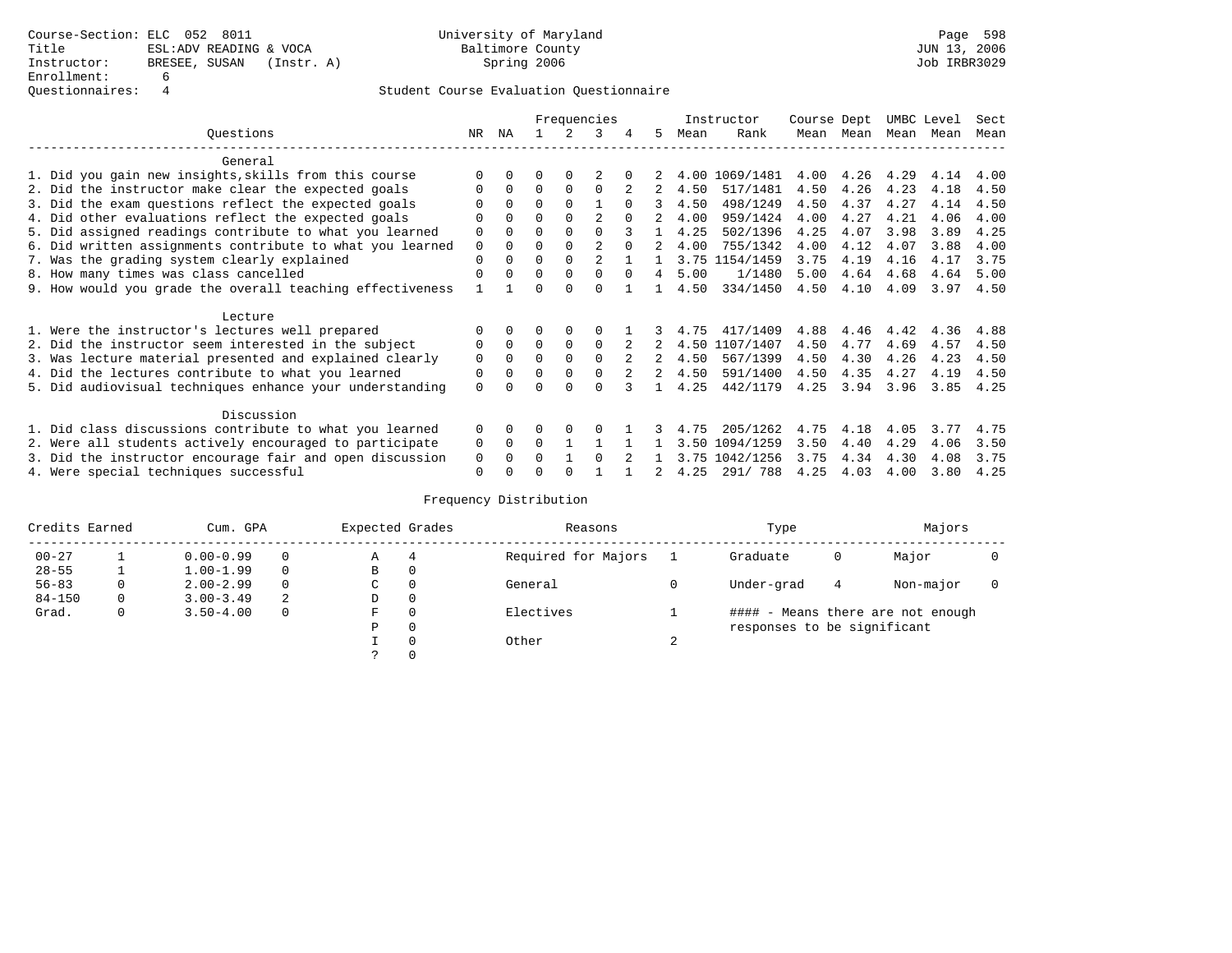|                                                           |          |          |              |          | Frequencies |          |   |      | Instructor     | Course Dept |      |      | UMBC Level | Sect |
|-----------------------------------------------------------|----------|----------|--------------|----------|-------------|----------|---|------|----------------|-------------|------|------|------------|------|
| Ouestions                                                 | NR.      | ΝA       |              |          |             | 4        | 5 | Mean | Rank           | Mean        | Mean | Mean | Mean       | Mean |
| General                                                   |          |          |              |          |             |          |   |      |                |             |      |      |            |      |
| 1. Did you gain new insights, skills from this course     |          |          |              |          |             |          |   |      | 4.00 1069/1481 | 4.00        | 4.26 | 4.29 | 4.14       | 4.00 |
| 2. Did the instructor make clear the expected goals       |          | $\Omega$ |              | $\Omega$ |             |          |   | 4.50 | 517/1481       | 4.50        | 4.26 | 4.23 | 4.18       | 4.50 |
| 3. Did the exam questions reflect the expected goals      |          | $\Omega$ |              |          |             |          |   | 4.50 | 498/1249       | 4.50        | 4.37 | 4.27 | 4.14       | 4.50 |
| 4. Did other evaluations reflect the expected goals       | $\Omega$ | $\Omega$ | <sup>0</sup> | $\Omega$ |             | $\Omega$ |   | 4.00 | 959/1424       | 4.00        | 4.27 | 4.21 | 4.06       | 4.00 |
| 5. Did assigned readings contribute to what you learned   |          | $\Omega$ | 0            | $\Omega$ |             |          |   | 4.25 | 502/1396       | 4.25        | 4.07 | 3.98 | 3.89       | 4.25 |
| 6. Did written assignments contribute to what you learned | $\Omega$ | $\Omega$ |              | $\Omega$ |             |          |   | 4.00 | 755/1342       | 4.00        | 4.12 | 4.07 | 3.88       | 4.00 |
| 7. Was the grading system clearly explained               | 0        | $\Omega$ | <sup>0</sup> | $\Omega$ |             |          |   |      | 3.75 1154/1459 | 3.75        | 4.19 | 4.16 | 4.17       | 3.75 |
| 8. How many times was class cancelled                     |          |          |              | 0        |             |          | 4 | 5.00 | 1/1480         | 5.00        | 4.64 | 4.68 | 4.64       | 5.00 |
| Discussion                                                |          |          |              |          |             |          |   |      |                |             |      |      |            |      |
| 1. Did class discussions contribute to what you learned   | $\Omega$ |          |              | $\Omega$ |             |          |   | 4.75 | 205/1262       | 4.75        | 4.18 | 4.05 | 3.77       | 4.75 |
| 2. Were all students actively encouraged to participate   |          | $\Omega$ |              |          |             |          |   | 3.50 | 1094/1259      | 3.50        | 4.40 | 4.29 | 4.06       | 3.50 |
| 3. Did the instructor encourage fair and open discussion  |          |          |              |          |             |          |   | 3.75 | 1042/1256      | 3.75        | 4.34 | 4.30 | 4.08       | 3.75 |
| 4. Were special techniques successful                     | O        |          |              |          |             |          |   | 4.25 | 788<br>291/    | 4.25        | 4.03 | 4.00 | 3.80       | 4.25 |

| Credits Earned |   | Cum. GPA      |          | Expected Grades |          | Reasons             | Type                        |   | Majors                            |  |
|----------------|---|---------------|----------|-----------------|----------|---------------------|-----------------------------|---|-----------------------------------|--|
| $00 - 27$      |   | $0.00 - 0.99$ | 0        | Α               |          | Required for Majors | Graduate                    | 0 | Major                             |  |
| $28 - 55$      |   | $1.00 - 1.99$ | $\Omega$ | В               | 0        |                     |                             |   |                                   |  |
| $56 - 83$      | 0 | $2.00 - 2.99$ | 0        | C               | 0        | General             | Under-grad                  | 4 | Non-major                         |  |
| $84 - 150$     | 0 | $3.00 - 3.49$ | 2        | D               | $\Omega$ |                     |                             |   |                                   |  |
| Grad.          | 0 | $3.50 - 4.00$ | $\Omega$ | F.              | $\Omega$ | Electives           |                             |   | #### - Means there are not enough |  |
|                |   |               |          | Ρ               | $\Omega$ |                     | responses to be significant |   |                                   |  |
|                |   |               |          |                 |          | Other               |                             |   |                                   |  |
|                |   |               |          |                 |          |                     |                             |   |                                   |  |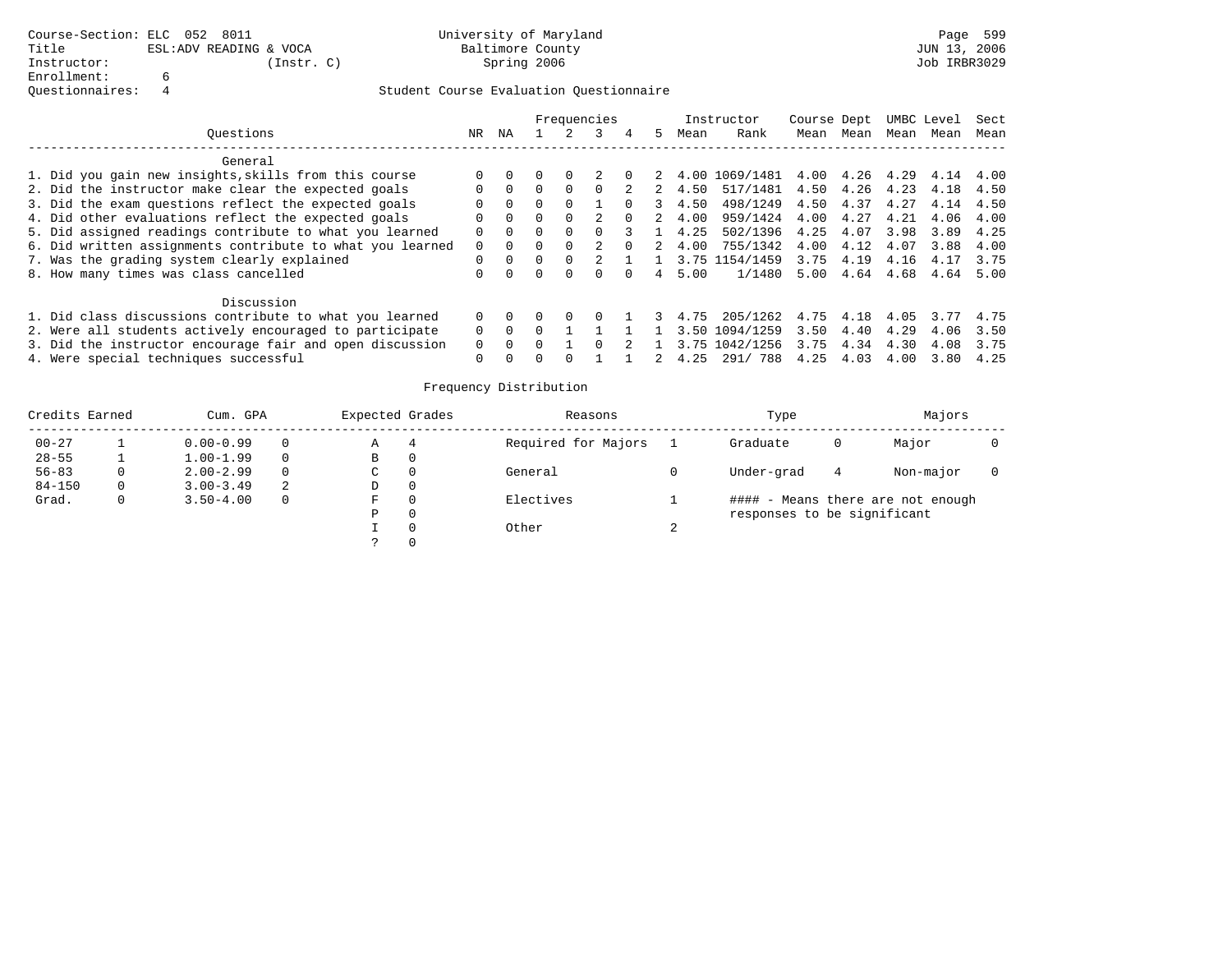| Course-Section: ELC 053 8010 |                        | University of Maryland                  | Page 600                       |
|------------------------------|------------------------|-----------------------------------------|--------------------------------|
| Title                        | ESL:ADV SPEAK & LISTEN | Baltimore County                        | JUN 13, 2006                   |
| Instructor:                  | CHINNERY, GEORG        | Spring 2006                             | Job IRBR3029                   |
| Enrollment:                  |                        |                                         |                                |
| Ouestionnaires:              |                        | Student Course Evaluation Questionnaire |                                |
|                              |                        | Frequencies<br>Instructor               | UMBC Level Sect<br>Course Dept |
|                              | Ouestions              | <b>Bank</b><br>Mean                     | Mean Mean Mean Mean Mean       |

| Ouestion | T<br>NR. | T T<br>ΝA |  |  | Mean | ロっぃ<br>naur | . 15au | Mean | Mear | Mean | Mean |
|----------|----------|-----------|--|--|------|-------------|--------|------|------|------|------|
| -----    |          |           |  |  |      |             |        |      |      |      |      |

| Credits Earned |              | Cum. GPA      |          | Expected Grades |          | Reasons             | Type                        |   | Majors                            |  |
|----------------|--------------|---------------|----------|-----------------|----------|---------------------|-----------------------------|---|-----------------------------------|--|
| $00 - 27$      |              | $0.00 - 0.99$ |          | Α               | $\Omega$ | Required for Majors | Graduate                    | 0 | Major                             |  |
| $28 - 55$      | $\mathbf{0}$ | $1.00 - 1.99$ | $\Omega$ | В               | 0        |                     |                             |   |                                   |  |
| $56 - 83$      |              | $2.00 - 2.99$ |          | C.              | $\Omega$ | General             | Under-grad                  |   | Non-major                         |  |
| $84 - 150$     | 0            | $3.00 - 3.49$ | $\Omega$ | D               | 0        |                     |                             |   |                                   |  |
| Grad.          | $\mathbf{0}$ | $3.50 - 4.00$ | $\Omega$ | F               | $\Omega$ | Electives           |                             |   | #### - Means there are not enough |  |
|                |              |               |          | D               | $\Omega$ |                     | responses to be significant |   |                                   |  |
|                |              |               |          |                 | $\Omega$ | Other               |                             |   |                                   |  |
|                |              |               |          |                 |          |                     |                             |   |                                   |  |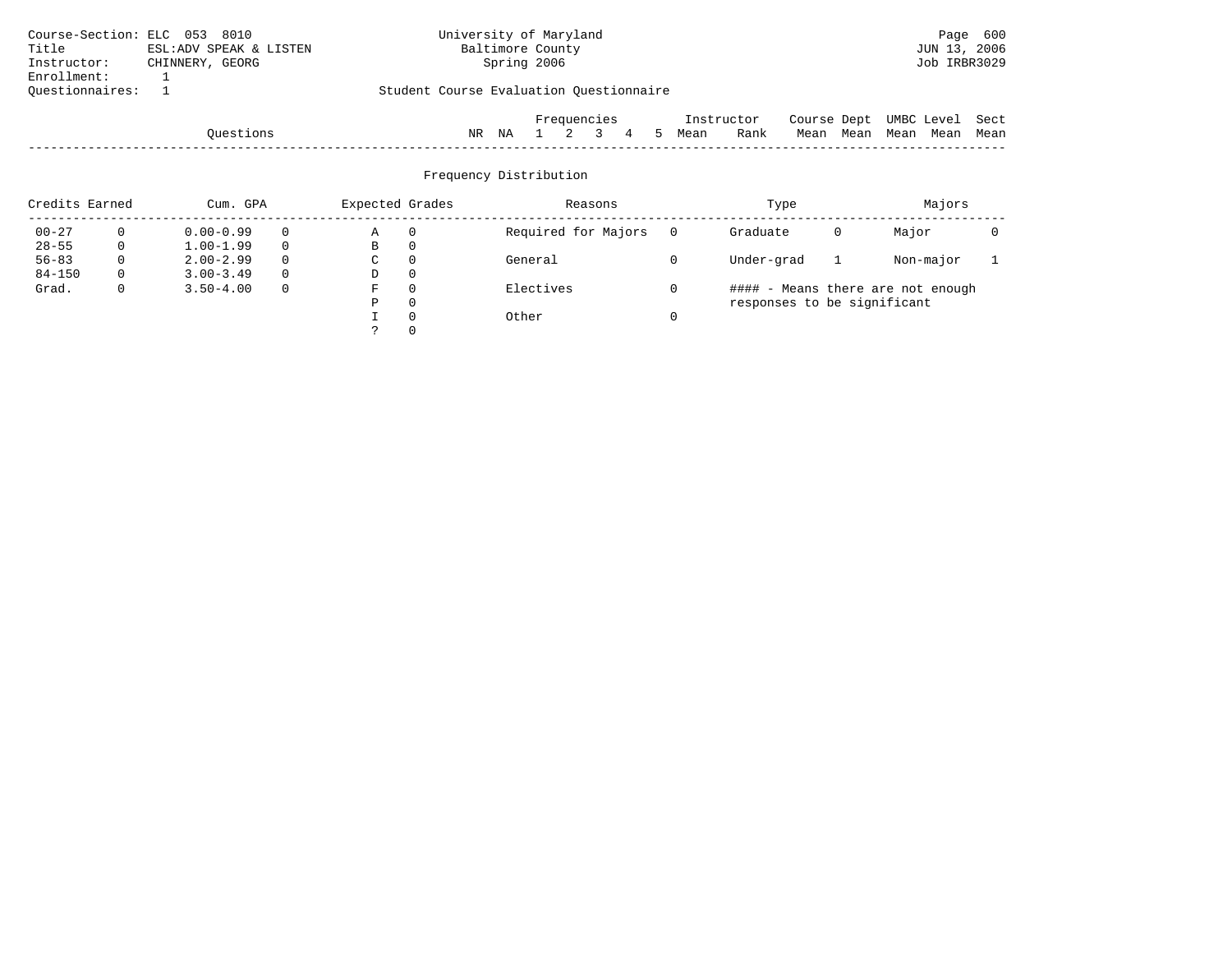|                                                           |             |          |              |          | Frequencies |          |              |      | Instructor     | Course Dept |      | UMBC Level |      | Sect |
|-----------------------------------------------------------|-------------|----------|--------------|----------|-------------|----------|--------------|------|----------------|-------------|------|------------|------|------|
| Ouestions                                                 | NR.         | ΝA       |              |          | κ           | 4        | 5.           | Mean | Rank           | Mean        | Mean | Mean       | Mean | Mean |
| General                                                   |             |          |              |          |             |          |              |      |                |             |      |            |      |      |
| 1. Did you gain new insights, skills from this course     |             |          |              |          |             |          |              |      | 3.00 1451/1481 | 3.00        | 4.26 | 4.29       | 4.14 | 3.00 |
| 2. Did the instructor make clear the expected goals       | O           | $\Omega$ | $\Omega$     | $\Omega$ |             | $\Omega$ | <sup>n</sup> |      | 3.00 1420/1481 | 3.00        | 4.26 | 4.23       | 4.18 | 3.00 |
| 3. Did the exam questions reflect the expected goals      |             | $\Omega$ | $\Omega$     | $\Omega$ | $\Omega$    |          | <sup>n</sup> | 4.00 | 893/1249       | 4.00        | 4.37 | 4.27       | 4.14 | 4.00 |
| 4. Did other evaluations reflect the expected goals       | $\Omega$    | $\Omega$ | $\Omega$     | $\Omega$ | $\Omega$    | $\cap$   |              | 5.00 | 1/1424         | 5.00        | 4.27 | 4.21       | 4.06 | 5.00 |
| 5. Did assigned readings contribute to what you learned   | $\Omega$    | $\Omega$ |              | $\Omega$ | $\Omega$    |          |              | 5.00 | 1/1396         | 5.00        | 4.07 | 3.98       | 3.89 | 5.00 |
| 6. Did written assignments contribute to what you learned | 0           |          |              | $\Omega$ |             |          |              | 5.00 | 1/1342         | 5.00        | 4.12 | 4.07       | 3.88 | 5.00 |
| 7. Was the grading system clearly explained               | $\mathbf 0$ |          | $\Omega$     |          |             |          |              | 3.00 | 1380/1459      | 3.00        | 4.19 | 4.16       | 4.17 | 3.00 |
| 8. How many times was class cancelled                     | 0           | $\Omega$ | $\Omega$     | $\Omega$ | $\Omega$    | $\cap$   |              | 5.00 | 1/1480         | 5.00        | 4.64 | 4.68       | 4.64 | 5.00 |
| 9. How would you grade the overall teaching effectiveness | $\Omega$    |          |              |          |             |          |              | 3.00 | 1354/1450      | 3.00        | 4.10 | 4.09       | 3.97 | 3.00 |
| Lecture                                                   |             |          |              |          |             |          |              |      |                |             |      |            |      |      |
| 1. Were the instructor's lectures well prepared           | 0           | $\Omega$ |              | $\Omega$ |             |          |              |      | 4.00 1152/1409 | 4.00        | 4.46 | 4.42       | 4.36 | 4.00 |
| 2. Did the instructor seem interested in the subject      | $\Omega$    | $\Omega$ | $\Omega$     | $\Omega$ | $\Omega$    | $\Omega$ |              | 5.00 | 1/1407         | 5.00        | 4.77 | 4.69       | 4.57 | 5.00 |
| 3. Was lecture material presented and explained clearly   | 0           | $\Omega$ | 0            | $\Omega$ | $\cap$      |          | <sup>n</sup> |      | 4.00 1002/1399 | 4.00        | 4.30 | 4.26       | 4.23 | 4.00 |
| 4. Did the lectures contribute to what you learned        | $\Omega$    |          | <sup>n</sup> | $\cap$   | $\cap$      |          | $\cap$       |      | 4.00 1017/1400 | 4.00        | 4.35 | 4.27       | 4.19 | 4.00 |
| Discussion                                                |             |          |              |          |             |          |              |      |                |             |      |            |      |      |
| 1. Did class discussions contribute to what you learned   | $\Omega$    | $\Omega$ |              | $\Omega$ | $\Omega$    |          |              | 5.00 | 1/1262         | 5.00        | 4.18 | 4.05       | 3.77 | 5.00 |
| 2. Were all students actively encouraged to participate   | 0           | $\Omega$ | $\Omega$     | $\Omega$ | 0           | $\Omega$ |              | 5.00 | 1/1259         | 5.00        | 4.40 | 4.29       | 4.06 | 5.00 |
| 3. Did the instructor encourage fair and open discussion  | $\Omega$    |          |              |          |             |          |              | 5.00 | 1/1256         | 5.00        | 4.34 | 4.30       | 4.08 | 5.00 |

| Credits Earned |          | Cum. GPA      | Expected Grades |   | Reasons  | Type                | Majors                      |   |                                   |  |
|----------------|----------|---------------|-----------------|---|----------|---------------------|-----------------------------|---|-----------------------------------|--|
| $00 - 27$      |          | $0.00 - 0.99$ | $\Omega$        | Α | - 1      | Required for Majors | Graduate                    |   | Major                             |  |
| $28 - 55$      | $\Omega$ | $1.00 - 1.99$ | $\Omega$        | В | 0        |                     |                             |   |                                   |  |
| $56 - 83$      | 0        | $2.00 - 2.99$ | $\Omega$        | C | 0        | General             | Under-grad                  | 0 | Non-major                         |  |
| $84 - 150$     | $\Omega$ | $3.00 - 3.49$ |                 | D | 0        |                     |                             |   |                                   |  |
| Grad.          |          | $3.50 - 4.00$ | $\Omega$        | F | 0        | Electives           |                             |   | #### - Means there are not enough |  |
|                |          |               |                 | Ρ | 0        |                     | responses to be significant |   |                                   |  |
|                |          |               |                 |   | $\Omega$ | Other               |                             |   |                                   |  |
|                |          |               |                 |   | $\Omega$ |                     |                             |   |                                   |  |